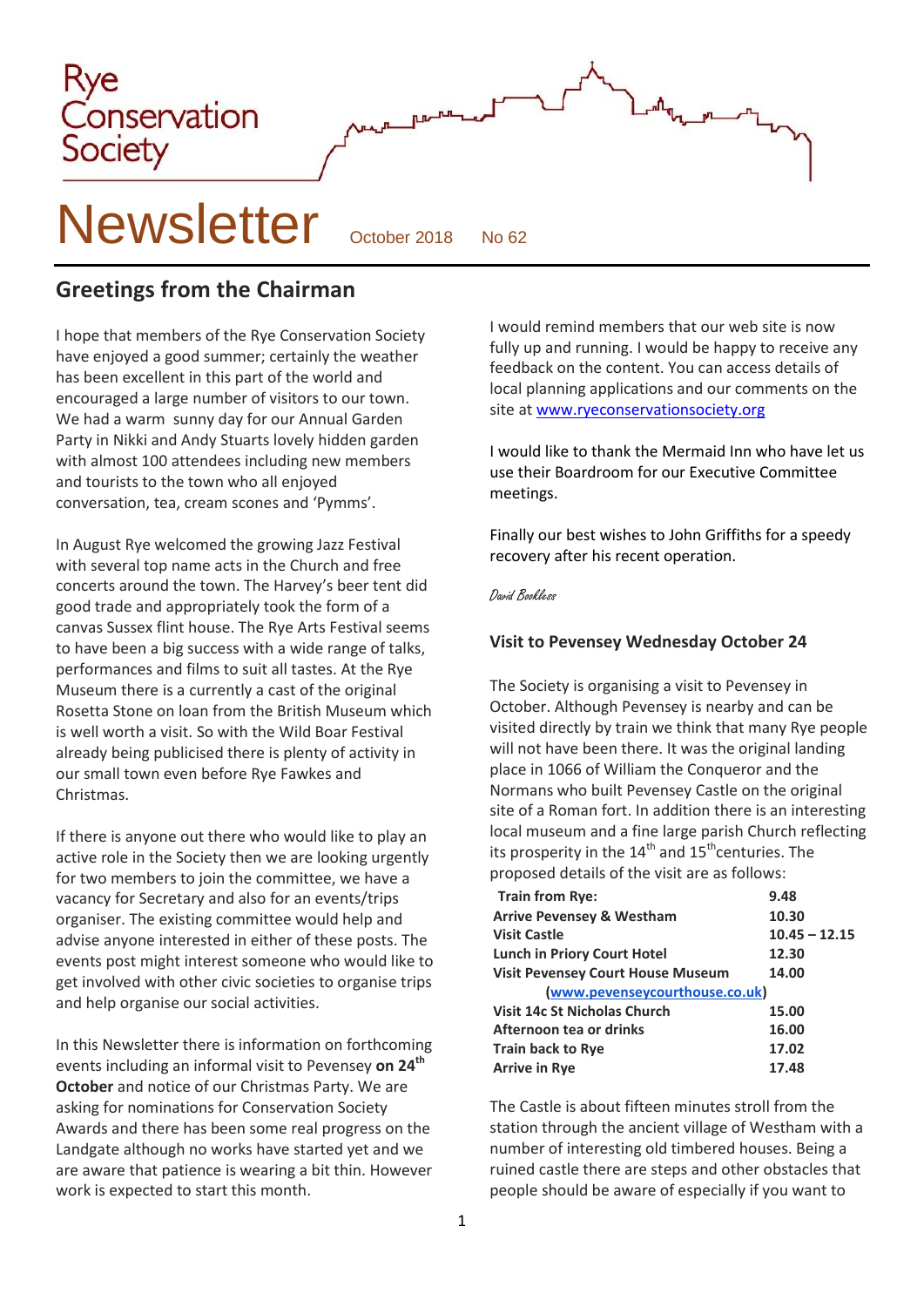visit the dungeon and sensible shoes are recommended. The Castle is owned and maintained by English Heritage and costs around £7.00 to visit but is free for EH members.

*If you would like to lunch at the well regarded Priory Court Hotel then please let us know so a confirmed booking can be made. It is a half timbered Tudor building just outside the Castle walls. Cost of lunch would be about £20 per person.*

If there are more than 20 participants we might split up for the afternoon visits to the Church and Museum, as the latter is quite small. The grade 1 listed St Nicholas Church has recently been restored with assistance from the Heritage Lottery. The Museum is only a few yards from the Church and as its name suggests is housed in the old Court House and Gaol. It was also the old Town Hall and is Grade 11 listed. This visit will be conducted by the curator.

Travel cost will be £7.75 return for the train with railcard. Admittance to the museum and church is free but donations would be appreciated. The visit is intended to be flexible so that you can opt out of all or part of the afternoon if you wish and get an earlier train (which are hourly) to Rye. There is parking at the Castle (£2) if you prefer to drive.

Please write or phone David Bookless (01797224650) or e.mail [Ryeconservation@gmail.com](mailto:Ryeconservation@gmail.com) if you would like to come along, **by Friday 19 October please**.

#### **Landgate – Latest Update**

Following a constructive meeting at Rye Town Hall with representatives from Rother, Rye Town Council, Rye Conservation Society and Friends of the Landgate the following Press Release was issued.

#### **Repair work on the way at historic Rye landmark**

"An Iconic ancient structure dating back to the 1300s is to undergo repairs to preserve its future.

The Landgate, in Rye, will also receive a thorough interior clean of both towers to remove pigeon droppings and other debris, while new pigeon netting will be installed on all openings to deter the feathered intruders.

The repair work will see the clock housing repaired, vegetation removed, an old wooden flagpole removed and the tops of all walls checked, weathered to

protect against the elements and secured where necessary.

The project is being funded by Rother District Council with contributions from Rye Town Council, The Rye Fund and Rye Conservation Society. Malcolm Johnston, executive director at Rother District Council, said: "The Landgate is an iconic structure and it's vital that we carry out these repairs. The work we're carrying out will ensure the arch remains safe for residents and visitors, protect the structure of the building and preserve it for the future.

We're grateful to the various groups that have contributed towards this project and this is a good example of partners working together for the benefit of the community."

The district council is in the process of appointing a contractor, with work expected to begin in October and to take around four weeks to complete, dependent on the weather.

It's expected that all high-level work will be carried out by steeplejack and no scaffolding will be required, meaning disruption will be kept to a minimum.

The work will create a safe access to allow a flag to be flown where appropriate and for potential repair of the clock, for which additional funding would be required."

The Conservation Society intends to launch a financial appeal for the clock repairs once an estimate of the money required has been carried out by an appointed expert. It seems that all involved are now coming to the long held view of the Conservation Society that the Landgate should be maintained as a stable ruin. We are investigating the possibility of a permanent roof structure which we believe essential to prevent water and pigeon damage and will continue to support the future maintenance of the Landgate.

#### **Planning Issues**

#### **BP Filling Station**

The appeal against refusal by Rother of BP's application is currently underway. The Society wrote to the Inspector reinforcing its objection to the application and supporting again the grounds for Rother's decision to refuse permission.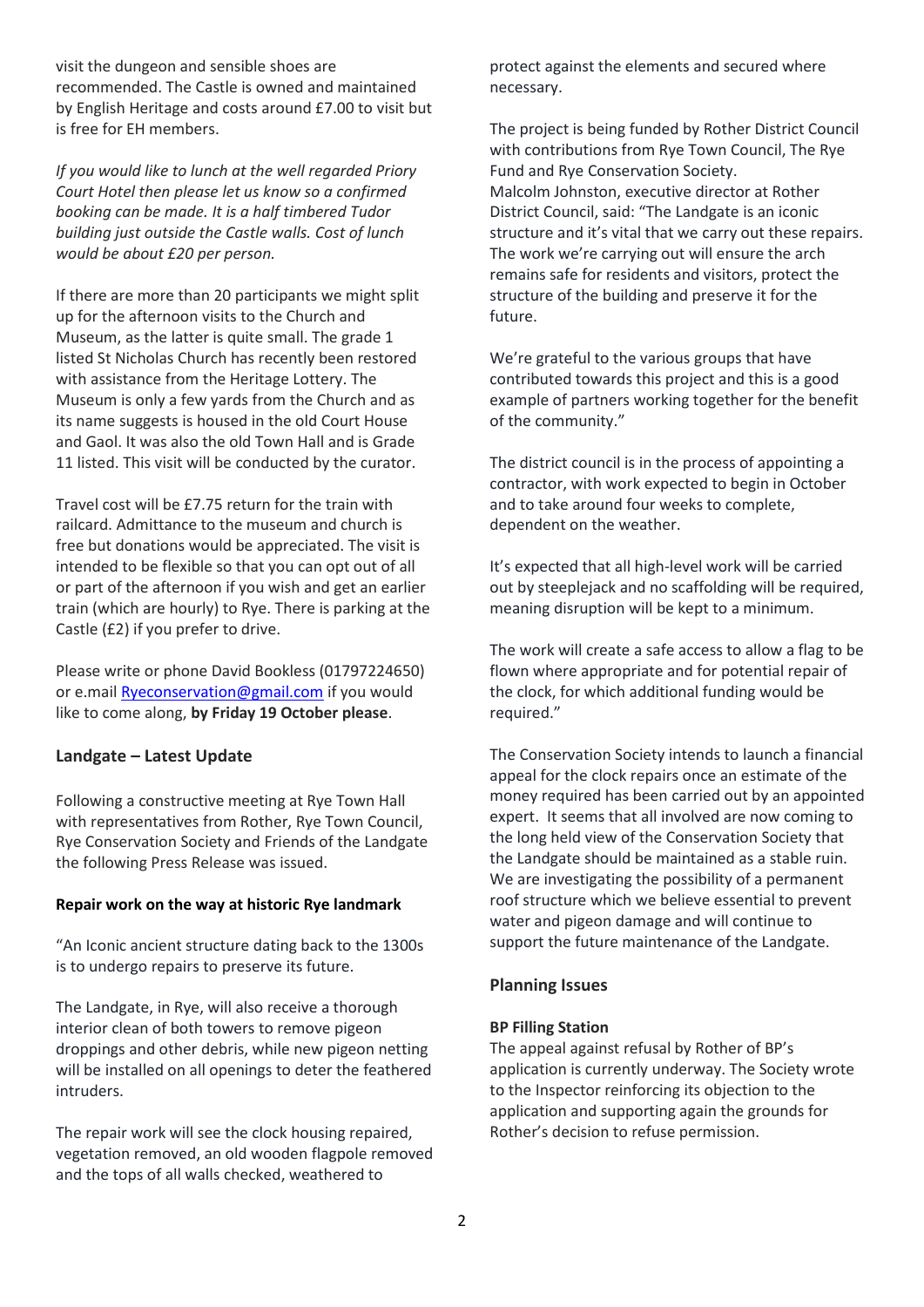#### **Bridge Point Studios**

The Society attended, as did many members, the exhibition put on by Martello Developments of the outline proposals for the Bridge Point Studios. The Society supports this exciting scheme and looks forward to commenting on the full application, which is expected before Christmas. One issue that has been raised is that of parking as the proposals include a performance space that could attract a large audience but similar fears were raised when the Kino was proposed and these have not been realised.

### **Parking in Rye**

The recent application for the refurbishment of the old nightclub at 48 Ferry Road, to which the Society has objected on the grounds of design, loss of privacy of adjoining owners and parking, has highlighted the issue of the provision of parking space in new residential developments in the centre of Rye.

In the last two years 4 schemes have been accepted by East Sussex Highways in parking terms. These are Brewery Yard, The Kettle of Fish, 17-19 Tower Street and 48 Ferry Road. They will provide an additional 22 dwellings, primarily 2 bed flats, but with only 12 onsite parking spaces. East Sussex believe that any additional parking requirement will be found by onstreet parking or in the paid for public car parks.

The Society believes that this is unacceptable and places an unacceptable burden on the existing parking and on local residents and we have taken the matter up with East Sussex Highways and have made our Rother Councillors aware of the situation and our concerns. If the Policy T2 in the Rye Neighbourhood Plan V11 is adopted then a total of 44 spaces would be required plus additional spaces for visitors. The Society believes that at the very least the parking requirement resulting from the imposition of the East Sussex Parking Demand Model should be provided, allocated for all proposed dwellings.

## **Rye Neighbourhood Plan**

A revised version V11 of the plan has been issued following the Regulation 14 Consultation and taking into account the comments made following the consultation.

The revised version is a much more concise document which the Society welcomes. We have made a small number of comments mostly factual. The proposed timescale for the Regulation 16 consultation, the independent examination and, subject to the examiner's approval, the referendum, is

set out on the Rye Neighbourhood Plan website at

## [www.ryeneighbourhoodplan.org.uk](http://www.ryeneighbourhoodplan.org.uk/)

## **Lamp Posts**

During September East Sussex County Council, the body responsible for the roads in our area, repainted the lamp posts which they were very much in need of. So far so good, but unfortunately the contractors did not notice that many of the lamp posts had small Rye emblems and gold bands. These were overcoated with glossy black paint. Rye Town Councillors are considering whether the crests can be repainted as before and are looking at options. At our last meeting the RCS Committee agreed to offer to contribute to the cost perhaps by purchasing the paint as it is small things like this that help to keep Rye a special place.

## **Society Constitution**

The committee with help from interested members has been considering some changes to the constitution in light of problems at the last AGM. It is hoped to bring forward proposals to the membership at a special meeting later this year. It is not thought that there will be major changes but we do need to define the arrangements for elections. At present we are convinced that in future, elections should be by secret ballot and reserved to eligible members at the time of calling of the AGM. We are still considering whether officers should be elected for three year terms and whether the committee should be elected before the officers so that the Committee would then elect a Chairman as is the case with other local organisations. Prior to the special meeting there will be a paper issued outlining the options.

## **Conservation Society Awards**

Each year the Society likes to make a number of Awards for buildings or works which have improved the appearance of Rye and its surroundings.

We are therefore inviting nominations for the 2018 Rye Conservation Society Awards.

Proposals will be welcome for the following:

- **A new building of architectural merit**
- **An alteration or refurbishment of an existing building**
- **The re-use of an historic building for a new purpose**
- **A good example of sensitive redecoration and use of colour**
- **Repair using and demonstrating craft skills.**